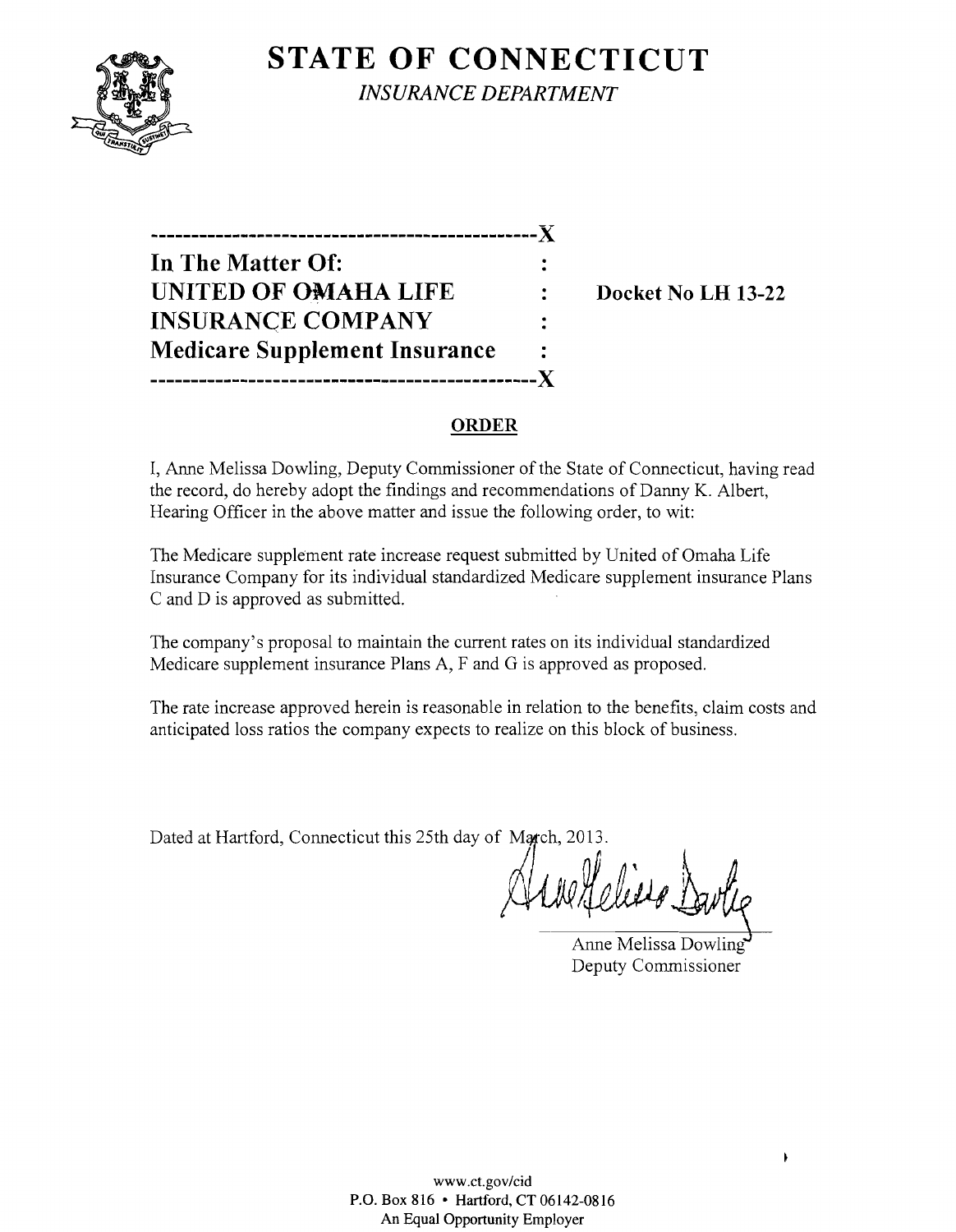# **STATE OF CONNECTICUT**



j.

*INSURANCE DEPARTMENT* 

**In** The Matter Of: UNITED OF OMAHA LIFE : Docket No. LH 13-22 INSURANCE COMPANY Medicare Supplement Insurance -----------------------------------------------J(

# PROPOSED FINAL DECISION

### 1. INTRODUCTION

The Insurance Commissioner of the State of Connecticut is empowered to review rates charged for individual and group Medicare supplement policies sold to any resident of this State who is eligible for Medicare. The source for this regulatory authority is contained in Chapter 700c and Section 38a-495a of the Connecticut General Statutes.

After due notice a hearing was held at the Insurance Department in Hartford on March 7, 2013 to consider whether or not the rate increase requested by United of Omaha Life Insurance Company on its individual standardized supplement business should be approved.

No members from the general public attended the hearing.

No company representatives attended the hearing.

The hearing was conducted in accordance with the requirements of Section 38a-474, Connecticut General Statutes, the Uniform Administrative Procedures Act, Chapter 54 of the Connecticut General Statutes, and the Insurance Department Rules of Practice, Section 38a-8-1 et seq. of the Regulations of Connecticut State Agencies.

A Medicare supplement (or Medigap) policy is a private health insurance policy sold on an individual or group basis which provides benefits that are additional to the benefits provided by Medicare. For many years Medicare supplement policies have been highly regulated under both state and federal law to protect the interests of persons eligible for Medicare who depend on these policies to provide additional coverage for the costs of health care.

Effective December 1,2005, Connecticut amended its program of standardized Medicare supplement policies in accordance with Section 38a-495a of the Connecticut General Statutes, and Sections 38a-495a-1 through 38a-495a-21 of the Regulations of Connecticut Agencies. This program, which conforms to federal requirements, provides that all insurers offering Medicare supplement policies for sale in the state must offer the basic "core" package of benefits known as Plan A. Insurers may also offer anyone or more of eleven other plans (Plans B through  $N$ ).

#### www.ct.gov/cid P.O. Box 816 • Hartford, CT 06142-0816 An Equal Opportunity Employer

 $\mathbf{r}$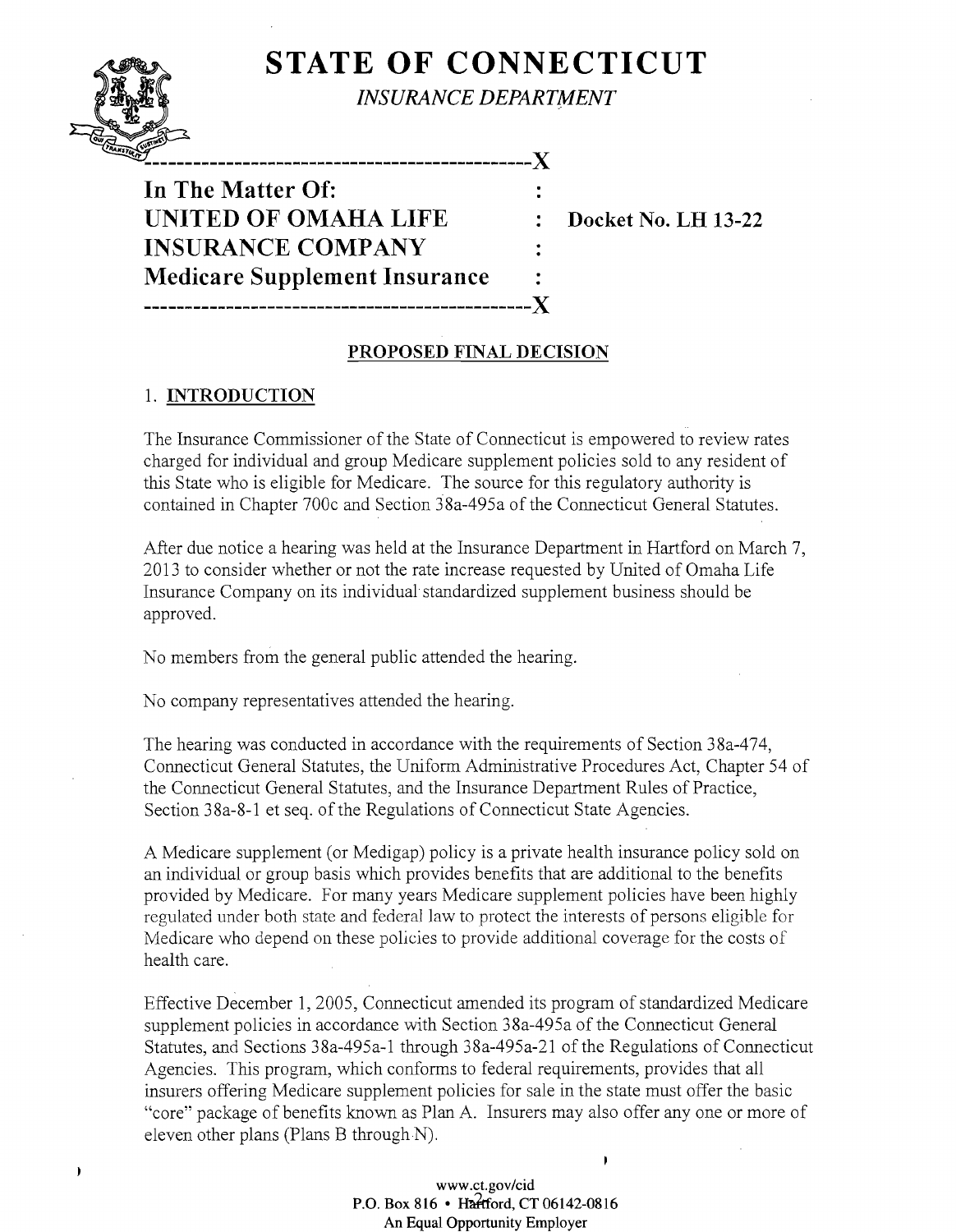Effective January 1, 2006, in accordance with Section 38a-495c of the Connecticut General Statutes (as amended by Public Act 05-20) premiums for all Medicare supplement policies in the state must use community rating. Rates for Plans A through N must be computed without regard to age, gender, previous claims history or the medical condition of any person covered by a Medicare supplement policy or certificate.

The statute provides that coverage under Plan A through N may not be denied on the basis of age, gender, previous claims history or the medical condition of any covered person. Insurers may exclude benefits for losses incurred within six months from the effective date of coverage based on a pre-existing condition.

Effective October 1, 1998, carriers that offer Plan B or Plan C must make these plans as well as Plan A, available to all persons eligible for Medicare by reason of disability.

Insurers must also make the necessary arrangements to receive notice of all claims paid by Medicare for their insureds so that supplemental benefits can be computed and paid without requiring insureds to file claim forms for such benefits. This process of direct notice and automatic claims payment is commonly referred to as "piggybacking" or "crossover".

Sections 38a-495 and 38a-522 of the Connecticut General Statutes, and Section 38a-495a-l0 ofthe Regulations ofConnecticut Agencies, state that individual and group Medicare supplement policies must have anticipated loss ratios of 65% and 75%, respectively. Under Sections 38a-495-7 and 38a-495a-l0 of the Regulations of Connecticut Agencies, filings for rate increases must demonstrate that actual and expected losses in relation to premiums meet these standards, and anticipated loss ratios for the entire future period for which the requested premiums are calculated to provide coverage must be expected to equal or exceed the appropriate loss ratio standard.

Section 38a-473 of the Connecticut General Statutes provides that no insurer may incorporate in its rates for Medicare supplement policies factors for expenses that exceed 150% ofthe average expense ratio for that insurer's entire written premium for all lines of health insurance for the previous calendar year.

## II. **FINDING OF FACT**

After reviewing the exhibits entered into the record of this proceeding, and utilizing the experience, technical competence and specialized knowledge of the Insurance Department, the undersigned makes the following findings of fact:

- 1. United of Omaha Life Insurance Company has requested the approval of a 25% rate increase for its individual standardized Medicare supplement policy form Plans C and D, and requested no rate increase on Plans A, F and G.
- 2. The following are estimated  $9/30/2012$  in-force counts in Connecticut and on a nationwide basis:

| Plan         | Connecticut | Nationwide |
|--------------|-------------|------------|
| Α            |             | 3,284      |
| C            | 439         | 2,998      |
| $\mathsf{D}$ | 75          | 3,396      |
| F            | 209         | 500,111    |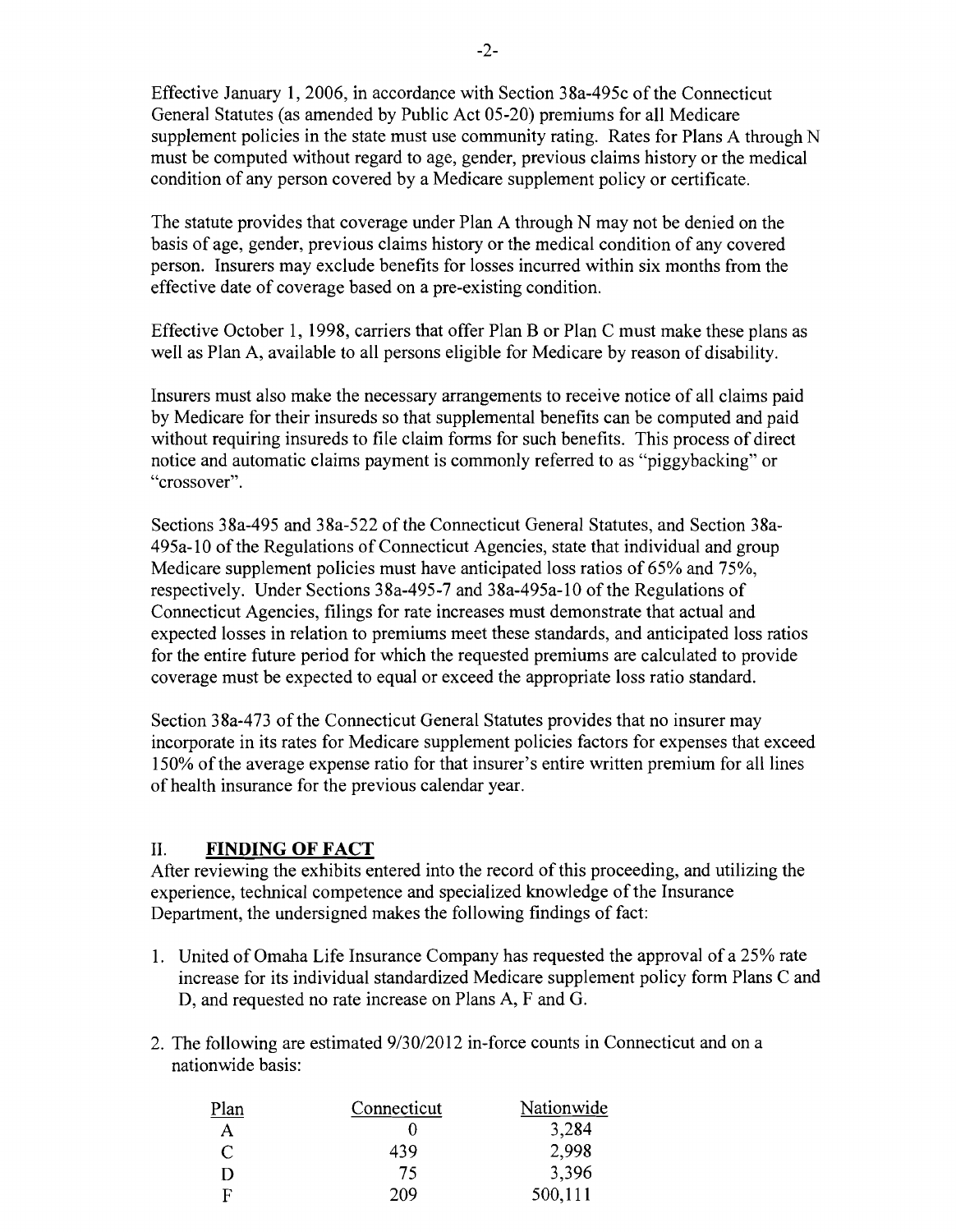|       |     | 97,134  |
|-------|-----|---------|
| Total | 769 | 606,923 |

- 3. The last approved rate increase was 24% for Plans A, C, D and F and 17% for Plan G, effective 5/1/2012.
- 4. United of Omaha discontinued the marketing of the subject plans in Connecticut on January 3, 2013.
- 5. The subject policies were agent solicited and direct response.
- 6. There is no pre-existing condition exclusion clause on these Plans.
- 7. United of Omaha certified that their expense factors are in compliance with section 38a-473, C.G.S.
- 8. United of Omaha has conformed to subsection (e) of section 38a-495c, C.G.S. regarding the automatic processing of Part A and B claims.
- 9. The proposed rates are designed to satisfy the Connecticut regulatory loss ratio of 65%.
- 10. Below are the estimated loss ratios in Connecticut for 2011,2012 and from inceptionto-date:

| Plan         | 2011   | 2012   | Inception-to-date |
|--------------|--------|--------|-------------------|
| A            | n/a    | n/a    | 28.7%             |
| $\mathsf{C}$ | 154.4% | 145.0% | 150.5%            |
| D            | 209.6% | 136.9% | 169.8%            |
| F            | 78.7%  | 70.2%  | 79.3%             |
| G            | 89.0%  | 68.0%  | 78.8%             |
| Total        | 112.3% | 108.0% | 106.1%            |

11. Below are the estimated loss ratios on a nationwide basis for 2011, 2012 and from inception-to-date:

| Plan | 2011   | 2012   | Inception-to-date |
|------|--------|--------|-------------------|
| A    | 175.1% | 192.6% | 182.1%            |
| C    | 97.5%  | 99.3%  | 95.2%             |
| D    | 86.8%  | 86.0%  | 84.9%             |
| F    | 85.5%  | 81.6%  | 84.7%             |
| G    | 74.0%  | 75.0%  | 75.7%             |

- 12. Trend of 8% was used to project future claims for all plans.
- 13. United of Omaha's 2013 Medicare supplement rate filing proposal is in compliance with the requirements of regulation 38a-474 as it applies to the contents of the rate submission as well as the actuarial memorandum.